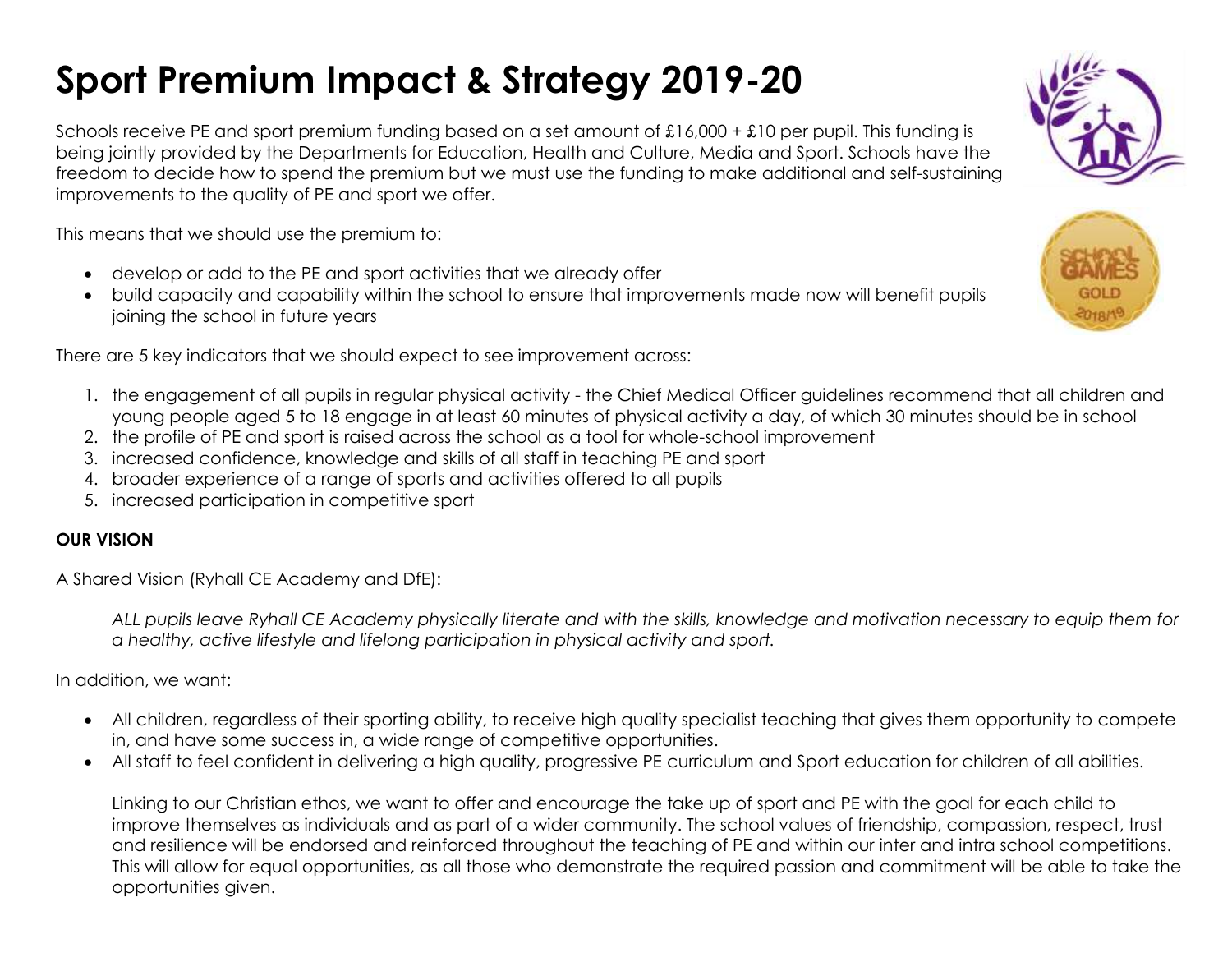## **Sustainability**

We are committed to ensure the funding provided by the government gives us a basis from which to continue to develop sports and maintain the excellent work carried out. To do this, we spend a portion of the funding on directly sustainable projects that would raise the profile, effectiveness and impact of sports beyond government funding. These are as follows:

- Developing roles (adults and pupils) within school to support, manage and lead sports, putting in place structures, systems and protocols that are sustainable.
- An ethos of success that builds a school culture of sporting achievement and passion.
- Further developing relationships with local sports providers.
- School staff (teaching and support) professional development.

| <b>IMPACT of SPORT PREMIUM 2018-19</b>                      |                                                                                                                                                                                                                                                                                                                                                                                                                                                                                                                                                                                                                                                                                                                                                                                                                                                                                                                                                                                                                                                                                      |        |                                                                                                                                                                                                                                                                                                                                                                                                                                                                                                                                                                                                                                                                                    |                                                                                                          |      |  |
|-------------------------------------------------------------|--------------------------------------------------------------------------------------------------------------------------------------------------------------------------------------------------------------------------------------------------------------------------------------------------------------------------------------------------------------------------------------------------------------------------------------------------------------------------------------------------------------------------------------------------------------------------------------------------------------------------------------------------------------------------------------------------------------------------------------------------------------------------------------------------------------------------------------------------------------------------------------------------------------------------------------------------------------------------------------------------------------------------------------------------------------------------------------|--------|------------------------------------------------------------------------------------------------------------------------------------------------------------------------------------------------------------------------------------------------------------------------------------------------------------------------------------------------------------------------------------------------------------------------------------------------------------------------------------------------------------------------------------------------------------------------------------------------------------------------------------------------------------------------------------|----------------------------------------------------------------------------------------------------------|------|--|
| Total Sports Premium budget (£)                             |                                                                                                                                                                                                                                                                                                                                                                                                                                                                                                                                                                                                                                                                                                                                                                                                                                                                                                                                                                                                                                                                                      | 17,540 | Date of most recent Sports Premium Review                                                                                                                                                                                                                                                                                                                                                                                                                                                                                                                                                                                                                                          |                                                                                                          | July |  |
| Total number on which premium based                         |                                                                                                                                                                                                                                                                                                                                                                                                                                                                                                                                                                                                                                                                                                                                                                                                                                                                                                                                                                                                                                                                                      | 154    |                                                                                                                                                                                                                                                                                                                                                                                                                                                                                                                                                                                                                                                                                    | 2019                                                                                                     |      |  |
| <b>Key Indicators:</b><br>Key Achievements & outcomes:      |                                                                                                                                                                                                                                                                                                                                                                                                                                                                                                                                                                                                                                                                                                                                                                                                                                                                                                                                                                                                                                                                                      |        |                                                                                                                                                                                                                                                                                                                                                                                                                                                                                                                                                                                                                                                                                    | Key Learning & What needs to be further<br>developed in 2019-20?                                         |      |  |
| engagement of all<br>pupils in regular<br>physical activity | in line with developed School Games Mark application a<br>$\bullet$<br>minimum of 2 opportunities were provided for all KS2 children<br>to be involved in personal physical challenge activities<br>use of Heat Map to review physical activity opportunities in<br>$\bullet$<br>Teaching & Learning - regular opportunities identified<br>introduction of trial of Daily Mile in Summer Term, together<br>with increased physical participation through 'Go Noodle' -<br>this has increased the time that children are given to be<br>physically active each day. Children have all responded well<br>to the increased opportunity given and have put forward<br>suggestions around the competitive opportunities this could<br>bring (in class, across House (intra) and between classes)<br>continued development of lunchtime activities led by Play<br>$\bullet$<br>Leaders with zoned areas of KS1/KS2 playgrounds and set<br>activities daily (decided through School Council) - this has<br>increased number of children across KS1 and KS2 involved in<br>physical activity |        | expectation of timetabled physical activity<br>daily as part of minimum 30 minutes provision in<br>school-Heat Map in Active School Planner to<br>be reviewed once per term to keep this as<br>priority<br>to make use of new trim trail to provide<br>increased opportunities for all KS2 children - link<br>to personal challenge<br>consider development of Yr 4 Play Leaders in<br>$\bullet$<br>the Summer term as part of transition<br>programme<br>seek funding for replacement and<br>development of playground markings to be<br>used during social and curriculum times<br>seek further opportunities to meet pupils interest<br>in Dance and Gymnastics across all year |                                                                                                          |      |  |
| increased profile of PE<br>2.<br>and sport across the       | Increased participation in wider range of competitions<br>Sports Ambassadors (Yr 6 Pupil Leaders) regularly promote                                                                                                                                                                                                                                                                                                                                                                                                                                                                                                                                                                                                                                                                                                                                                                                                                                                                                                                                                                  |        |                                                                                                                                                                                                                                                                                                                                                                                                                                                                                                                                                                                                                                                                                    | Include more inclusive events and more<br>$\bullet$<br>individual sports as part of curriculum which are |      |  |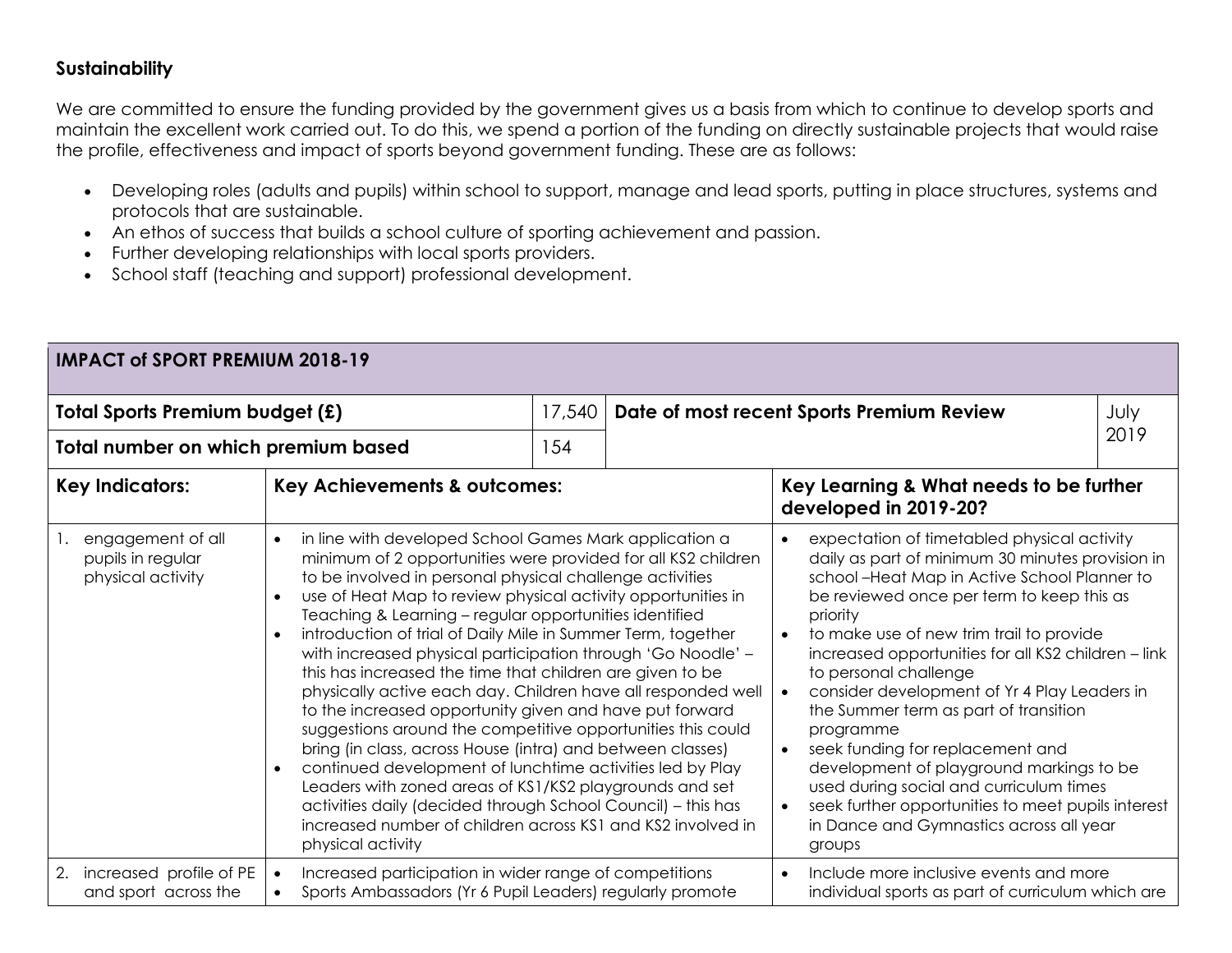| school                                                                                                                                                                                                                                                                                                                                                                                                                          | (through display, newsletter and assemblies) physical activity,<br>its development across the school and opportunities<br>Increased number of children involved in leadership of<br>physical activity across the school - Play Leaders and Year 5<br>Sports Leaders                                                                                                                | Boccia, Tri-Golf<br>across the academic year                                                                                                                                                                                                                                                                                                                                                             | available on the competition calendar e.g.<br>Review of resources for development of<br>curriculum teaching opportunities - identify<br>and respond to need of additional resources<br>More even spread of intra-school opportunities                                                                             |  |
|---------------------------------------------------------------------------------------------------------------------------------------------------------------------------------------------------------------------------------------------------------------------------------------------------------------------------------------------------------------------------------------------------------------------------------|------------------------------------------------------------------------------------------------------------------------------------------------------------------------------------------------------------------------------------------------------------------------------------------------------------------------------------------------------------------------------------|----------------------------------------------------------------------------------------------------------------------------------------------------------------------------------------------------------------------------------------------------------------------------------------------------------------------------------------------------------------------------------------------------------|-------------------------------------------------------------------------------------------------------------------------------------------------------------------------------------------------------------------------------------------------------------------------------------------------------------------|--|
| increased confidence,<br>3.<br>knowledge and skills of<br>all staff in teaching PE<br>and sport                                                                                                                                                                                                                                                                                                                                 | all staff undertake regular (i.e x 6 per year minimum)<br>opportunities to work alongside sports coaches including<br>Dance<br>additional member of KS2 staff trained to instruct swimming                                                                                                                                                                                         |                                                                                                                                                                                                                                                                                                                                                                                                          | Further member of KS2 staff trained to teach<br>swimming and two members of staff (including<br>HT) to be trained in Emergency Pool Procedures<br>Staff training in delivery of Boccia and Tri-Golf<br>New member of staff supported in developing<br>teaching strategies and knowledge for<br>planned curriculum |  |
| Broader experience of<br>4.<br>a range of sports and<br>activities offered to all<br>pupils                                                                                                                                                                                                                                                                                                                                     | Developed indoor physical circuits programme for pupils in<br>Year 5 & 6 - developing physical stamina, core strength and<br>endurance as well as aerobic activity - this was developed<br>with pupil voice<br>Partnering with other schools for holiday provision to provide<br>wider range of sporting/physical activities<br>Gymnastics development programme offered in Year 2 | Ensure all sports that children already have<br>interests in are represented within the<br>curriculum and/or competition calendar e.g.<br>Cycling<br>Use 2020 Olympics as a curriculum<br>development opportunity to increase<br>awareness of wider range of sports<br>Further develop after school activities to<br>include wider offer over the course of the year<br>- made available to more pupils. |                                                                                                                                                                                                                                                                                                                   |  |
| Met and exceeded minimum standards with 7 inter school<br>5. Increased<br>participation in<br>competitions (1 with B team) and 8 intra school competitions<br>to be awarded School Games Mark Gold for 3rd consecutive<br>competitive sport<br>year. (required 6 inter and 7 intra)<br>competitions.                                                                                                                            |                                                                                                                                                                                                                                                                                                                                                                                    |                                                                                                                                                                                                                                                                                                                                                                                                          | As part of promotion and awareness of 2020<br>Olympics, plan and deliver in-house Mini<br>Olympics to further increase inter school                                                                                                                                                                               |  |
| Note: as advised by the Rutland School Sports Partnership, some of the annual funding has been held back to be carried forward in to 2019-20 with<br>the expectation that funding will cease in July 2020. This will allow Ryhall CE Academy to continue to be involved in the Rutland Sports Partnership<br>programme and competition calendar (with funding for transport) as well as be supported in Curriculum Development. |                                                                                                                                                                                                                                                                                                                                                                                    |                                                                                                                                                                                                                                                                                                                                                                                                          |                                                                                                                                                                                                                                                                                                                   |  |
| Meeting national curriculum requirements for swimming and water safety                                                                                                                                                                                                                                                                                                                                                          | Please complete all of the<br>below:                                                                                                                                                                                                                                                                                                                                               |                                                                                                                                                                                                                                                                                                                                                                                                          |                                                                                                                                                                                                                                                                                                                   |  |
| What percentage of your current Year 6 cohort swim competently, confidently and proficiently over a distance of at<br>least 25 metres?                                                                                                                                                                                                                                                                                          | 92% (23/25)                                                                                                                                                                                                                                                                                                                                                                        |                                                                                                                                                                                                                                                                                                                                                                                                          |                                                                                                                                                                                                                                                                                                                   |  |
| N.B. Even though your children may swim in another year please report on their attainment on leaving<br>primary school.                                                                                                                                                                                                                                                                                                         |                                                                                                                                                                                                                                                                                                                                                                                    |                                                                                                                                                                                                                                                                                                                                                                                                          |                                                                                                                                                                                                                                                                                                                   |  |
| What percentage of your current Year 6 cohort use a range of strokes effectively [for example, front crawl,<br>72% (18/25)<br>backstroke and breaststroke]?                                                                                                                                                                                                                                                                     |                                                                                                                                                                                                                                                                                                                                                                                    |                                                                                                                                                                                                                                                                                                                                                                                                          |                                                                                                                                                                                                                                                                                                                   |  |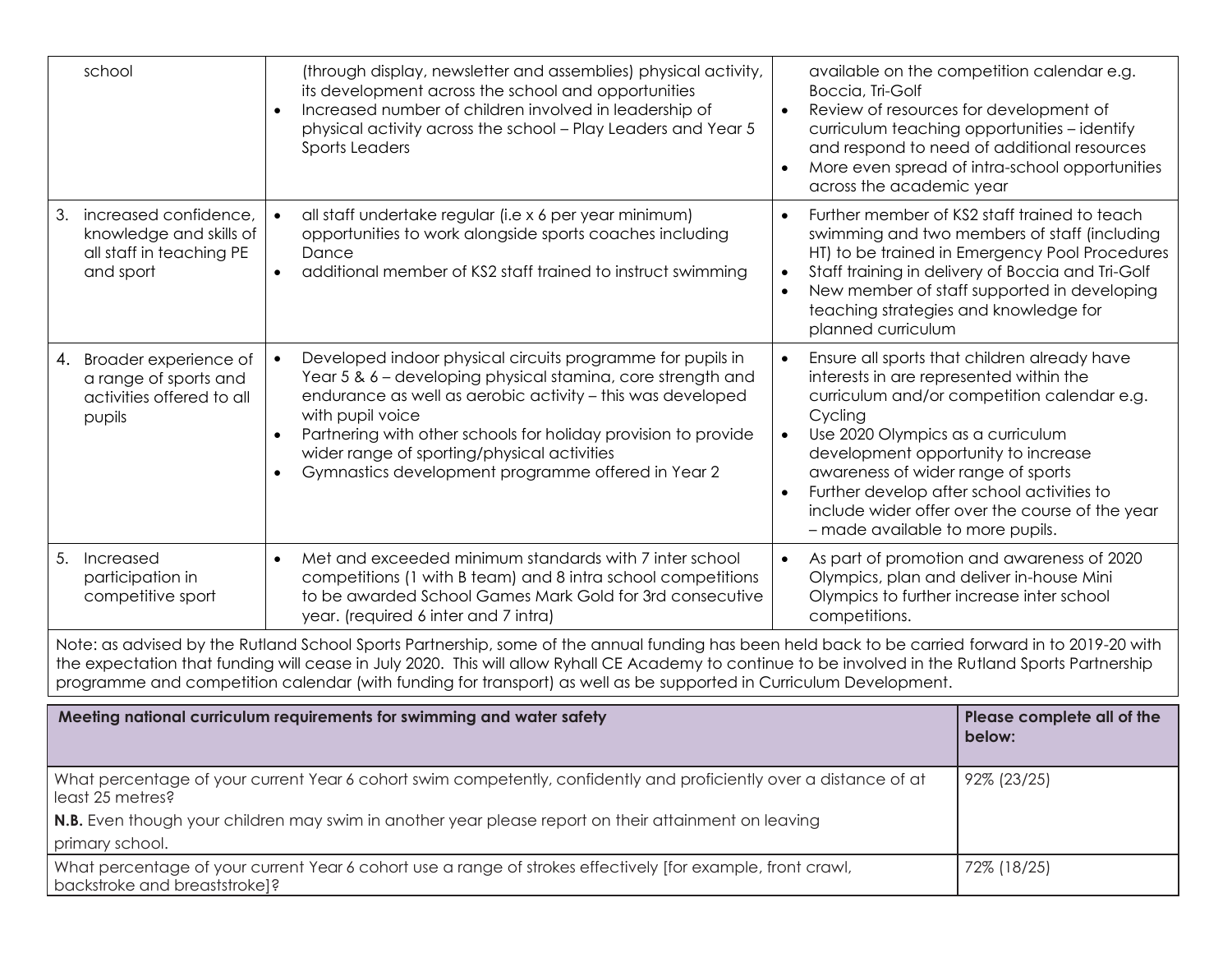| What percentage of your current Year 6 cohort perform safe self-rescue in different water-based situations?                                                                                                                                                                                                    | 72% (18/25)        |
|----------------------------------------------------------------------------------------------------------------------------------------------------------------------------------------------------------------------------------------------------------------------------------------------------------------|--------------------|
| Schools can choose to use the Primary PE and Sport Premium to provide additional provision for swimming but this<br>must be for activity over and above the national curriculum requirements. Have you used it in this way?                                                                                    | Yes <del>/No</del> |
| Notes:<br>• Current Yr 6 - 3/20 pupils (15%) unable to swim 25m (Sept 2019)<br>• Current Yr 5 – 16/27 (59%) unable to swim 25m (Sept 2019) - this needs to be a priority within funding for 2019-<br>20. 2 pupils continue to have fear or water and 1 child is unable to attend swimming for medical reasons. |                    |

## **SPORT PREMIUM STRATEGY 2019-20**

| 1. Summary information                                             |        |                                          |                   |  |
|--------------------------------------------------------------------|--------|------------------------------------------|-------------------|--|
| <b>Total Sports Premium budget (£)</b><br>$£16000 + £10$ per pupil | 17,750 | Date of interval review of this strategy | <b>March 2020</b> |  |
| Total number on which premium based (2018-19)                      | 175    | Date of final review of this strategy    | <b>July 2020</b>  |  |

| 2. AIMS |                                                                                                                                                                                 |  |  |
|---------|---------------------------------------------------------------------------------------------------------------------------------------------------------------------------------|--|--|
| А.      | Further engagement of all pupils in regular physical activity.                                                                                                                  |  |  |
| В.      | Increase profile of PE and sport across the school.                                                                                                                             |  |  |
| $C$ .   | Increase confidence, knowledge and skills of all staff in teaching PE and sport in line with broadening the experience and offer offered to all<br>pupils                       |  |  |
| D.      | Maintain and further develop involvement in competitive sports.                                                                                                                 |  |  |
| E.      | Ensure that all (100%) of children leave school being able to meet the Swimming Standards.                                                                                      |  |  |
| F.      | Healthy Lifestyles and Well-being: To give all our children a developing awareness of healthy lifestyles in connection with activity levels and<br>mental health and wellbeing. |  |  |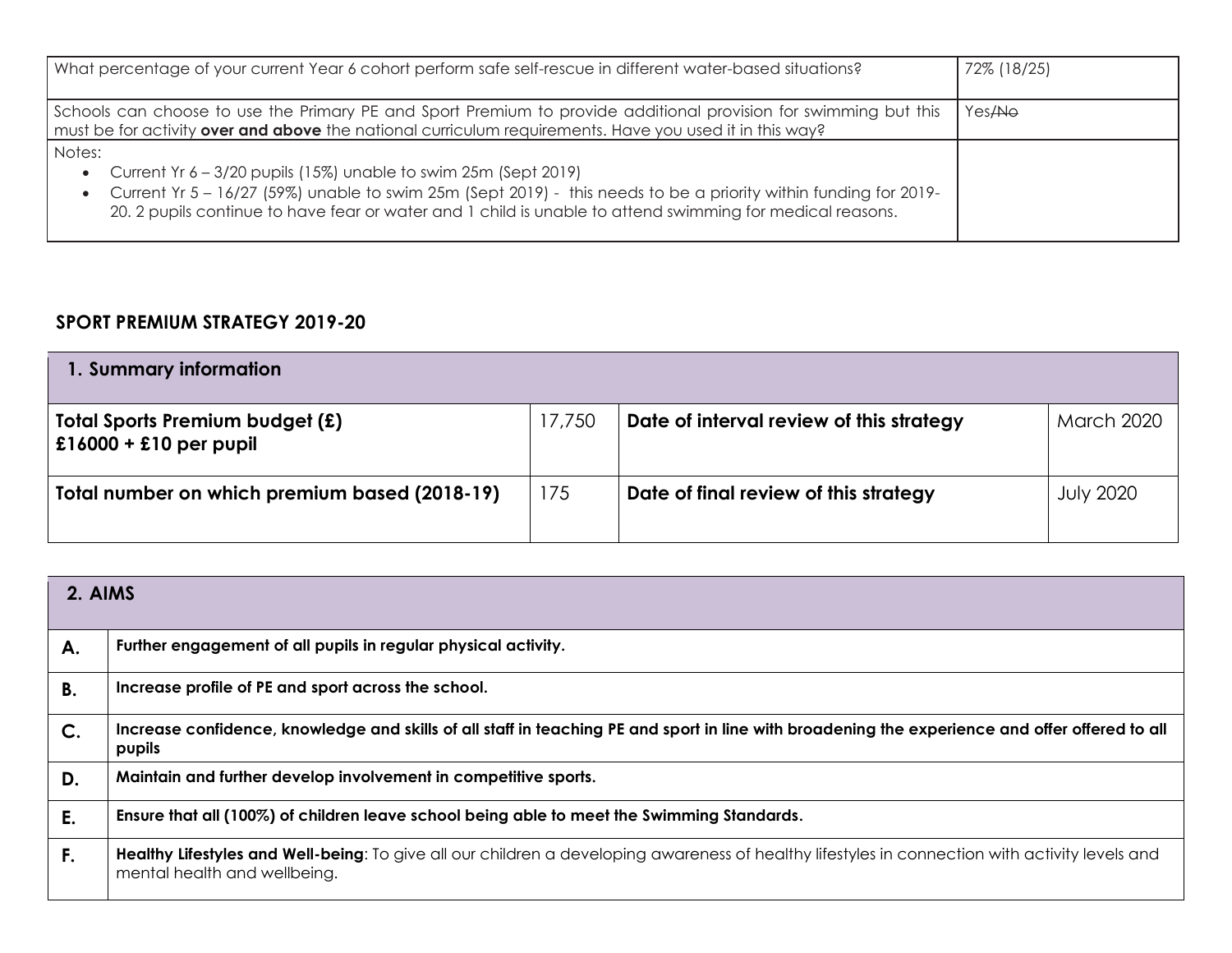|    | <b>Planned expenditure</b>                                                                                                                               |                                                                                                                                                                                         |                             |                                                                                                                                                                                                                                                                                                                                                                                                                                                                                                                        |  |  |
|----|----------------------------------------------------------------------------------------------------------------------------------------------------------|-----------------------------------------------------------------------------------------------------------------------------------------------------------------------------------------|-----------------------------|------------------------------------------------------------------------------------------------------------------------------------------------------------------------------------------------------------------------------------------------------------------------------------------------------------------------------------------------------------------------------------------------------------------------------------------------------------------------------------------------------------------------|--|--|
|    | <b>Desired outcomes</b>                                                                                                                                  | Action(s)                                                                                                                                                                               | <b>Funding</b><br>allocated | <b>Evidence &amp; Impact</b>                                                                                                                                                                                                                                                                                                                                                                                                                                                                                           |  |  |
| А. |                                                                                                                                                          | Playground markings to enhance physical activity<br>during social times.                                                                                                                | £1400                       | Pupil voice used to determine<br>developments needed and evidences<br>enjoyment in range of activities provided.                                                                                                                                                                                                                                                                                                                                                                                                       |  |  |
|    |                                                                                                                                                          | Maintain increased provision of lunchtime play<br>leader/coach to ensure sustainability of current<br>provision.                                                                        | £2750                       | Observations of social times evidences in<br>increase pupil number taking part in higher                                                                                                                                                                                                                                                                                                                                                                                                                               |  |  |
|    |                                                                                                                                                          | Increase provision of external coaches to add to<br>extra-curricular timetable - particularly in areas of<br><b>Gymnastics and Dance</b>                                                | £380                        | level of physical activity and challenge.<br>Weekly planning shows appropriately<br>developed allocation of time and teachers<br>report positive developments in<br>concentration and behaviours for learning.<br>Group lists for extra-curricular provision show<br>an increase in the least-active children<br>being involved.<br>Personal Challenge cards in KS2 show all<br>children are able to set and achieve<br>personal goals.<br>Leaderboard for Move It Boom (LLR)<br>demonstrates a large number of pupils |  |  |
|    | To provide daily,<br>sustainable<br>opportunities for all                                                                                                | Staff training development time for focus on physical<br>activity including promotion of outdoor classroom<br>days and physical activity in and outdoors.                               | £0                          |                                                                                                                                                                                                                                                                                                                                                                                                                                                                                                                        |  |  |
|    | children to be engaged<br>in at least 30 minutes of                                                                                                      | Training for Play Leaders - Autumn Term for Year 5 and<br>Summer Term for Year 6 (cover for staff as necessary)                                                                         | £480                        |                                                                                                                                                                                                                                                                                                                                                                                                                                                                                                                        |  |  |
|    | activity each school<br>day, including the least<br>active.                                                                                              | School Council focus on physical activity<br>development - use of current (including new)<br>resources as well as bid for new resources.                                                | £0                          |                                                                                                                                                                                                                                                                                                                                                                                                                                                                                                                        |  |  |
|    |                                                                                                                                                          | Personal Challenge Cards in place across KS2 for at<br>least two activities (over time).                                                                                                | £40                         |                                                                                                                                                                                                                                                                                                                                                                                                                                                                                                                        |  |  |
|    |                                                                                                                                                          | Promotion of 'Move it Boom' physical programme<br>(Leicestershire and Rutland) - promoting challenge<br>with other schools                                                              | £0                          | participating.                                                                                                                                                                                                                                                                                                                                                                                                                                                                                                         |  |  |
|    |                                                                                                                                                          | Plan and deliver termly funded activities for termly<br>physical activity clubs which promote all aspects of<br>developing healthy lifestyles.                                          | £760                        |                                                                                                                                                                                                                                                                                                                                                                                                                                                                                                                        |  |  |
| B. | Further increase take-<br>up so that all children<br>years 1-6 are involved in<br>at least one<br>'Sport/Healthy Lifestyle'<br>extra-curricular activity | Further develop links with feeder secondary to provide<br>access to additional sports - summer term:<br>trampolining, athletics (high jump, long jump). Include<br>transport costs x 6. | £580                        | Group lists for extra-curricular provision show<br>overall increase in pupil numbers taking up<br>extra-curricular activity (including funded<br>places for disadvantaged children).                                                                                                                                                                                                                                                                                                                                   |  |  |
|    |                                                                                                                                                          | Coaches from local clubs bought in to enhance<br>provision and promote individual sports.                                                                                               | £300                        | Increased number (%) of parent voice                                                                                                                                                                                                                                                                                                                                                                                                                                                                                   |  |  |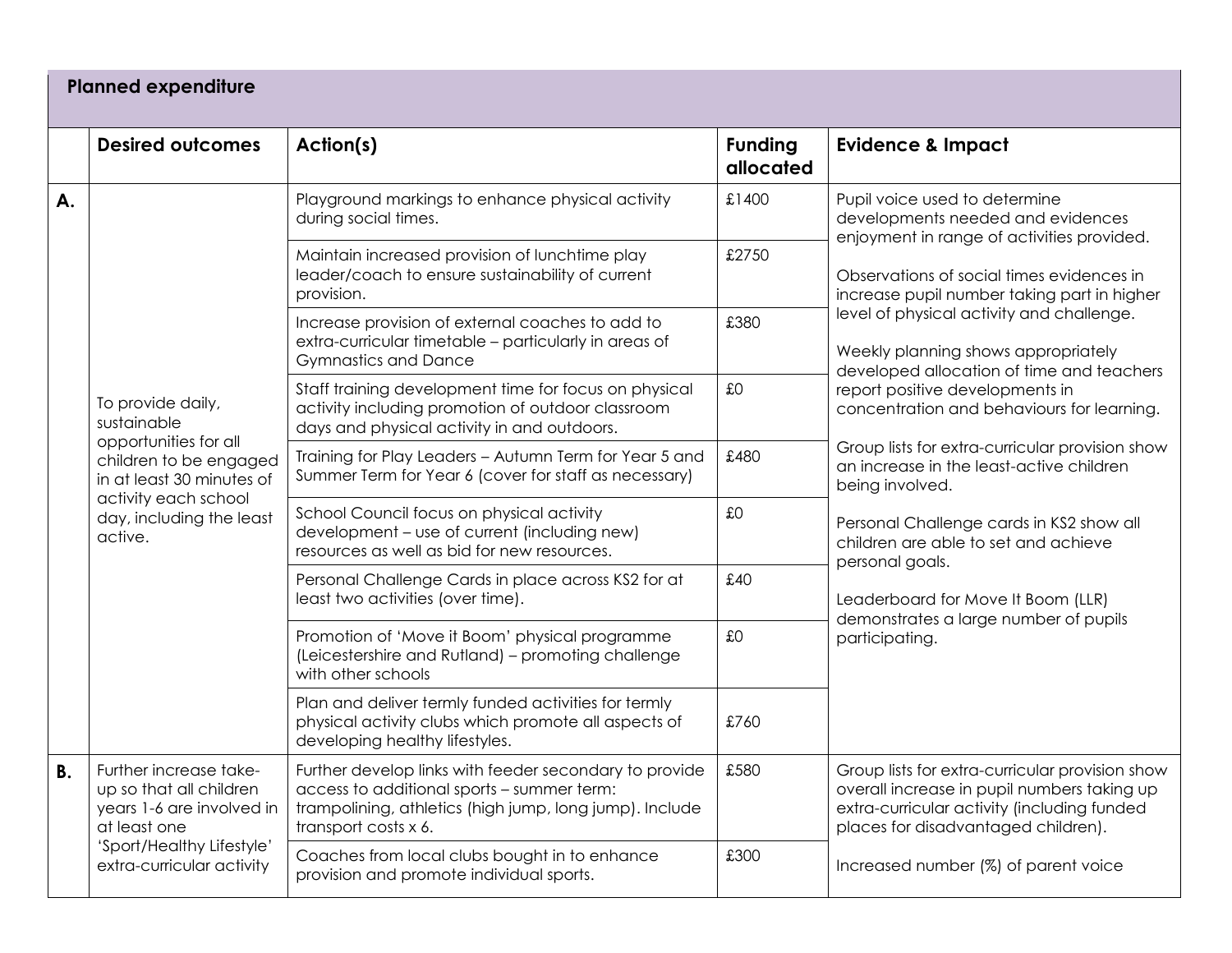|    | across the academic<br>year.                                                                                                                                               | Purchase of resources for increased opportunities.                                                                                                                                                                                                                                                                             | £2000          | recognising encouragement of adopting a<br>healthy lifestyle through a range of activities<br>(which includes some extra-curricular                                                                                                                                                                                                                                                                                                                                                      |  |
|----|----------------------------------------------------------------------------------------------------------------------------------------------------------------------------|--------------------------------------------------------------------------------------------------------------------------------------------------------------------------------------------------------------------------------------------------------------------------------------------------------------------------------|----------------|------------------------------------------------------------------------------------------------------------------------------------------------------------------------------------------------------------------------------------------------------------------------------------------------------------------------------------------------------------------------------------------------------------------------------------------------------------------------------------------|--|
|    |                                                                                                                                                                            | Training and development opportunity for NQT+1 to<br>take on leadership of PE/Sports provision - supported<br>by the HT (Current lead).                                                                                                                                                                                        | £720           | provision).<br>NQT+1 feels confident in managing and<br>leading PE/Sport across the curriculum<br>Increased provision of holiday clubs offered<br>to parents/carers.                                                                                                                                                                                                                                                                                                                     |  |
|    |                                                                                                                                                                            | Further develop links with local sports clubs/coaches<br>to enhance offer, including holiday periods.                                                                                                                                                                                                                          | £0             |                                                                                                                                                                                                                                                                                                                                                                                                                                                                                          |  |
| C. | Additional offer for<br>provision provides<br>further professional                                                                                                         | Review curriculum offer to meet the needs and<br>interests of pupils (staff development time)                                                                                                                                                                                                                                  | £0             | Curriculum is progressive (declarative and<br>procedural knowledge) with good quality<br>teaching and learning opportunities<br>allowing for personal development<br>alongside preparation for competitive<br>involvement.<br>Teachers report an increase confidence in<br>delivery of specific sports within the<br>competition programme.<br>Teachers demonstrate and report<br>confidence in teaching of swimming<br>including ability to keep children safe in the<br>swimming pool. |  |
|    | development<br>opportunities for staff.                                                                                                                                    | Promotion of all aspects of Olympics 2020 in order to<br>plan and deliver Ryhall Mini Olympics 2020 and pre-<br>qualifications through Inter-House/Year competitions<br>programme - including promotion of inclusivity<br>through paralymic events                                                                             | £500           |                                                                                                                                                                                                                                                                                                                                                                                                                                                                                          |  |
|    |                                                                                                                                                                            | Staff training in Boccia and Tri-Golf (KS2 staff<br>development).                                                                                                                                                                                                                                                              | £0             |                                                                                                                                                                                                                                                                                                                                                                                                                                                                                          |  |
|    |                                                                                                                                                                            | Staff Development training for Key Steps Gymnastics.                                                                                                                                                                                                                                                                           | £370           |                                                                                                                                                                                                                                                                                                                                                                                                                                                                                          |  |
|    |                                                                                                                                                                            | New KS2 member of staff trained in Swimming<br>Teaching as well as Emergency Pool Procedures for<br>new member of staff + Headteacher                                                                                                                                                                                          | £1150          |                                                                                                                                                                                                                                                                                                                                                                                                                                                                                          |  |
| D. | <b>Maintain Gold</b><br>standards in School<br>Games Mark whilst also<br>providing wider range<br>of opportunities for<br>pupils to be successful<br>at competition level. | Buy in to the Rutland School Sports Partnership<br>programme to access all aspects of competitive<br>events and associated training.                                                                                                                                                                                           | £1000<br>£600  | School community in KS2 participates in a<br>range of competitive sports as well as whole<br>class opportunities for all children in KS1 and                                                                                                                                                                                                                                                                                                                                             |  |
|    |                                                                                                                                                                            | Academic Competition Calendar to be shared<br>amongst all staff (teaching and teaching support) to<br>provide opportunity for wider take up of competition<br>as well as providing valuable professional<br>development opportunities for all involved (costs<br>allocated to cover for staff and transport as<br>appropriate) | £1200<br>£1200 | KS2 to participate in sports festivals.<br>School Games Mark Gold achieved for<br>fourth consecutive year.                                                                                                                                                                                                                                                                                                                                                                               |  |
|    |                                                                                                                                                                            | Increased take up in Rutland Competition Calendar<br>(intra school i.e. Level 2 Pathway opportunities).                                                                                                                                                                                                                        |                |                                                                                                                                                                                                                                                                                                                                                                                                                                                                                          |  |